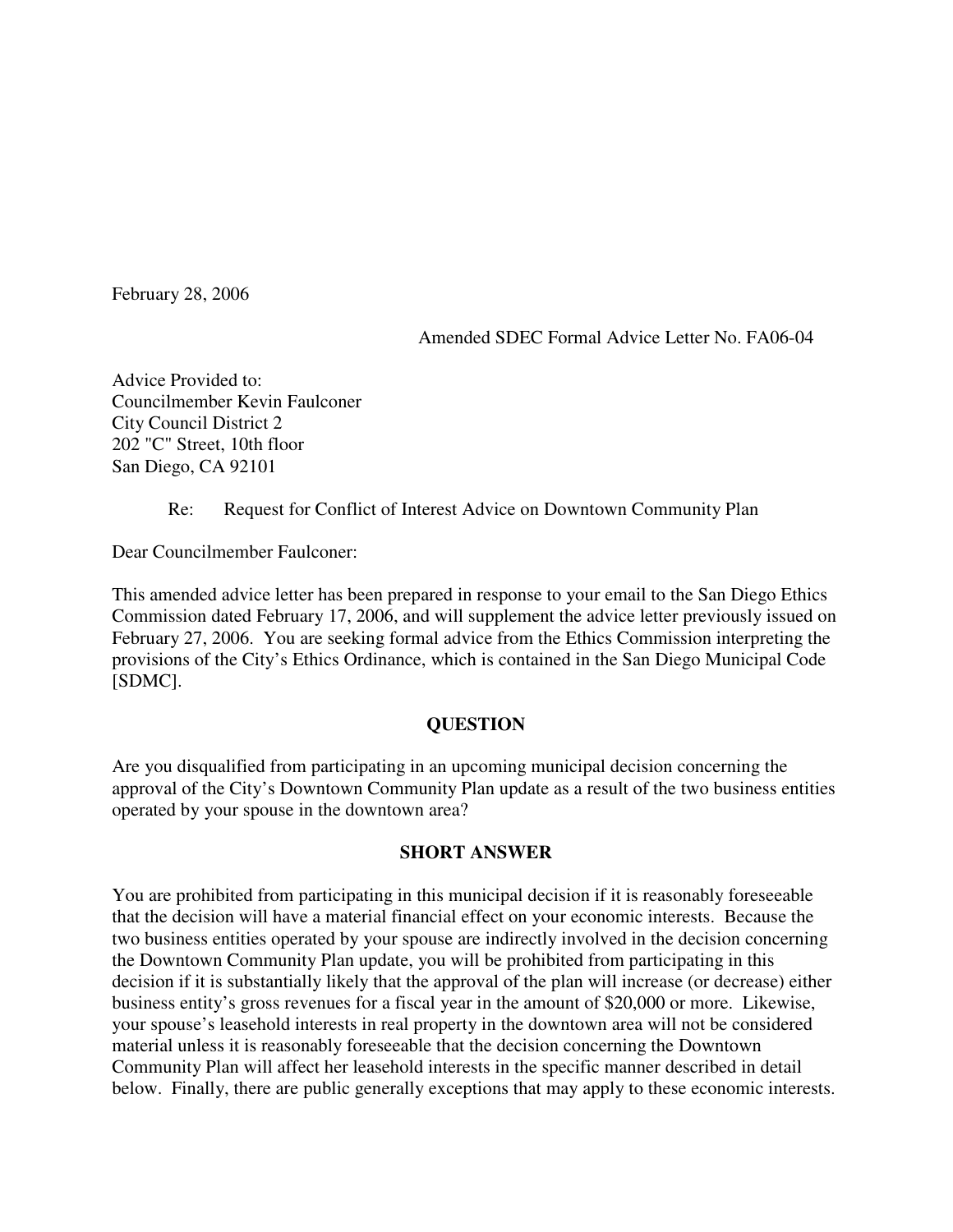# **BACKGROUND**

According to the information you have provided, your spouse currently owns two businesses located in the downtown area: Restaurant Events and Spa Tiki. Restaurant Events is a corporation wholly owned by your spouse in the business of planning and coordinating restaurant events for incoming convention attendees. In addition, Restaurant Events sells Gaslamp Quarter Gift Certificates and coordinates corporate block parties for private entities seeking to use the Gaslamp as a venue for an event. Spa Tiki is a limited partnership. Your spouse is the sole owner of Island Spa, Inc., the general partner of Spa Tiki. Spa Tiki is a spa and retail facility located in the Harbor Club. While both of your spouse's businesses are located in the downtown area, they are each operated out of leased premises.

You have also provided information concerning the proposed Downtown Community Plan update. You have reportedly conferred with the staff at the Centre City Development Corporation and determined that there are only two aspects of the plan that might be relevant to your economic interests: land use and housing, and economic development. You have provided a copy of the portion of the plan that addresses land use and housing, which outlines the following strategies:

- ensuring an overall balance of uses that furthers downtown's rule as the premier regional population, commercial, civic, cultural, and visitor center;
- fostering a diverse mix of uses in each neighborhood to support urban lifestyles;
- achieving building densities that ensure efficient use of available land;
- attaining an overall employment level of approximately 165,000 quality jobs to reflect downtown's rule as the premier employment center in the region;
- targeting a residential buildout population of approximately 90,000 people of diverse incomes to create vitality, a market for a broad array of supporting stores and services, and opportunities for living close to jobs and transit; and
- enhancing livability through arrangement of land uses and development intensities, including development of a system of neighborhoods sized for walking.

In addition to the chapter concerning land use and housing, you have provided a copy of the portion of the plan that addresses economic development. This section of the plan reflects a desire to increase the magnitude and concentration of employment in the downtown area through employment-oriented land uses including:

- attracting a greater variety of commercial tenants for office space;
- developing additional hotels geared toward serving more than the conventioneer market: and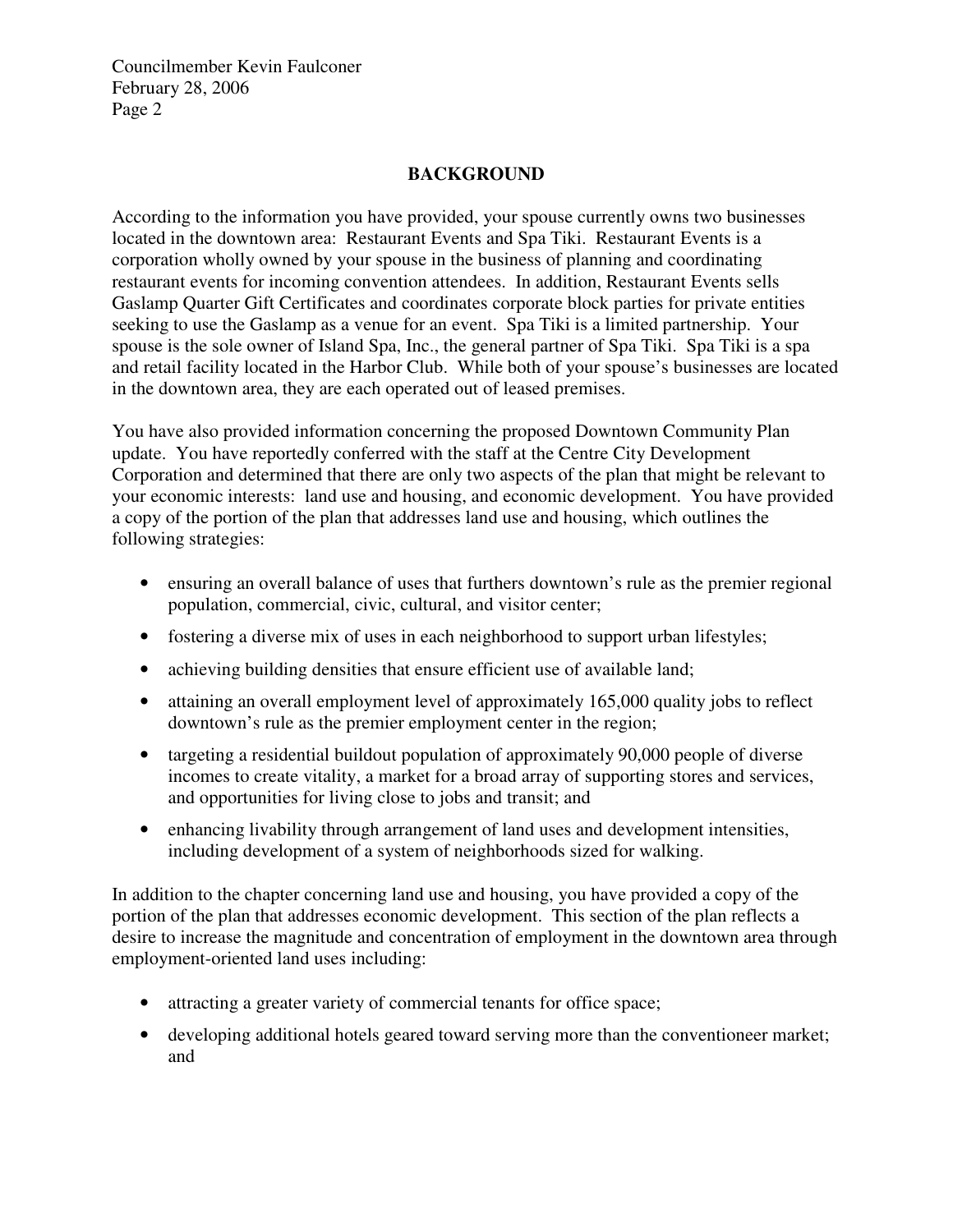> • the addition of retail and service businesses (including restaurants and entertainment) designed to serve the influx of new residents in the area.

The plan documents further indicate that the role of City's Redevelopment Agency with respect to economic development will include: promoting development that furthers regional smart growth initiatives, financing public improvements, and maintaining land use balances.

# **ANALYSIS AND CONCLUSION**

The question you present requires us to look at the City's Ethics Ordinance, which is located at SDMC sections 27.3501 through 27.3595. The Ethics Ordinance contains the City's rules governing conflicts of interest. Applicable definitions and provisions from the Political Reform Act [PRA] and the related regulations adopted by the California Fair Political Practices Commission [FPPC] expressly apply to the City's Ethics Ordinance. SDMC § 27.3503. We therefore turn to interpretations of state law from time to time for guidance in interpreting the City's Ethics Ordinance. These interpretations occur in the form of FPPC Regulations and FPPC advice letters.

### *A. General Prohibition*

With respect to potential disqualification issues, SDMC section 27.3561 prohibits a City Official from knowingly influencing a municipal decision if it is reasonably foreseeable that the municipal decision will have a material financial effect on:

- (1) any business entity in which the City Official or a member of the City Official's immediate family has invested \$2,000 or more; and
- (2) any business entity for which the City Official or a member of the City Official's immediate family is a director, officer, partner, trustee, employee, or holds any position of management.
- (3) Any real property which the City official or a member of the City Official's immediate family has invested \$2,000 or more.

In order to determine whether your spouse's business interests trigger a disqualification requirement, we must look at the definitions of the key terms contained in section 27.3561: "City Official," "influencing a municipal decision," "reasonably foreseeable," and "material financial effect."

### *B. City Official*

The definition of "City Official" set forth in the City's Ethics Ordinance includes any elected or appointed City officeholder. Accordingly, as an elected member of the City Council, you are a City Official as defined in local law.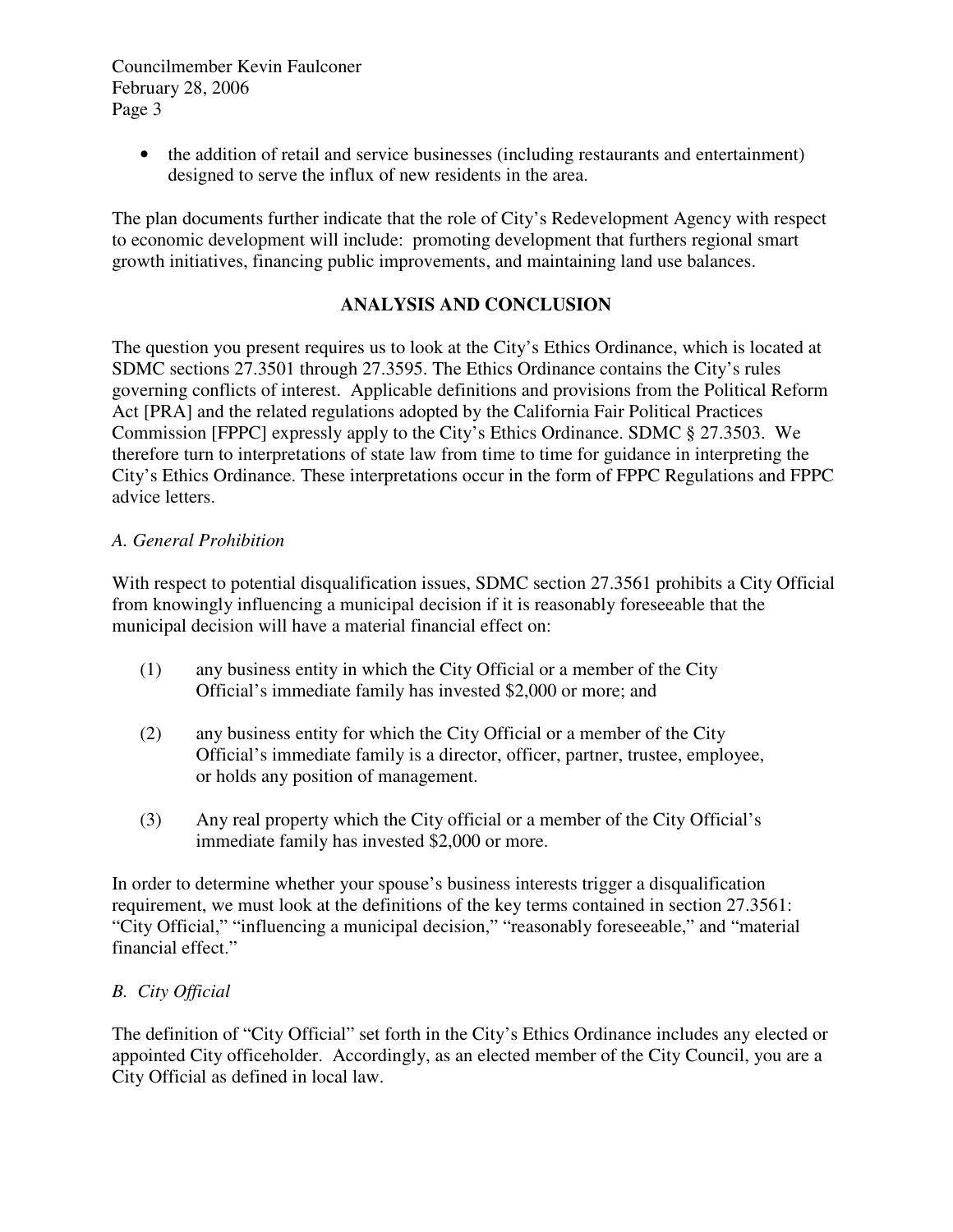## *C. Influencing a Municipal Decision*

The Ethics Ordinance defines the term "influencing a municipal decision" as follows:

Influencing a municipal decision means affecting or attempting to affect any action by a City Official on one or more municipal decisions by any method, including promoting, supporting, opposing, participating in, or seeking to modify or delay such action. Influencing a municipal decision also includes providing information, statistics, analysis or studies to a City Official.

## SDMC § 27.3503.

As a member of the City Council, which has the authority to approve or reject the proposed Downtown Community Plan update, it is clear that any participation (e.g., voting, supporting, opposing, etc.) in that determination will result in you "influencing a municipal decision."

## *D. Reasonably Foreseeable*

The term "reasonably foreseeable," although not defined in the Ethics Ordinance, has been thoroughly analyzed by the FPPC in its advice letters. The FPPC has opined that an effect is considered "reasonably foreseeable" if there is a substantial likelihood that it will occur. *In re Orlik*, FPPC Inf. Adv. Ltr. I-98-175. The FPPC has also stated in several advice letters that in the earlier stages of a project or process, there is less likely to be a substantial likelihood of a material financial effect than in the later stages of a project. *In re Biondo*, FPPC Adv. Ltr. I-90- 071; *In re Ragghianti*, FPPC Adv. Ltr. I-98-064. Ultimately, in order for your spouse's business interests to trigger your disqualification, it must be "substantially likely" that the subject decision will have a material financial effect on her two businesses.

### *E. Material Financial Effect – Business Entities*

According to SDMC section 27.3561(c), "material financial effect" has the same meaning as that set forth in sections 18705 through 18705.5 of the California Code of Regulations. Regulation 18705.1 sets forth the materiality standards for "direct" and "indirect" economic interests in business entities. This regulation provides that the financial effect of a governmental decision on a business entity that is "directly involved" in the decision is presumed to be material. In other words, if Restaurant Events or Spa Tiki are "directly involved" in the municipal decision, there is a presumption that the decision will have a material financial effect on those entities. On the other hand, if these business entities are merely "indirectly involved" in the decision, it is presumed that the decision's financial effect on the entities will be material only if certain dollar thresholds are met.

FPPC Regulation 18704.1 contains guidelines for determining whether a business entity is directly or indirectly involved in these kinds of decisions. According to this regulation, a business entity is considered to be "directly involved" in a governmental decision if it "(1) initiates the proceeding in which the decision will be made by filing an application, claim,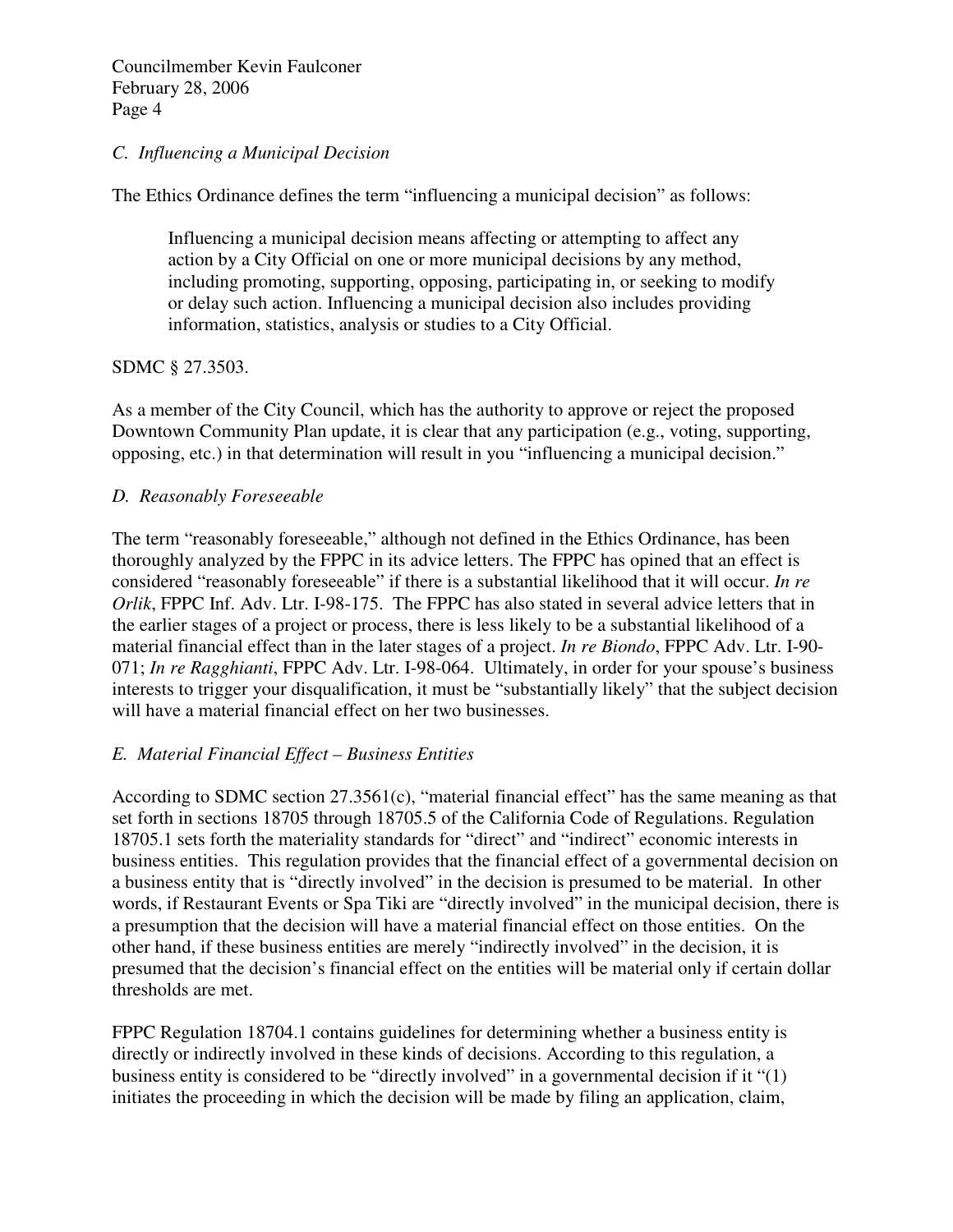appeal, or similar request or;  $(2)$  is a named party in, or is the subject of, the proceeding concerning the decision before the official or the official's agency. A person is the subject of a proceeding if a decision involves the issuance, renewal, approval, denial or revocation of any license, permit, or other entitlement to, or contract with, the subject person." FPPC Regulation 18704.1(a). Based on the factual information you have provided, it is clear that your spouse's business interests are not directly involved in the decision concerning the Downtown Community Plan update.

Although not directly involved, your spouse's business entities may be indirectly involved in the proposed Downtown Community Plan update because they are located in the downtown area. In other words, her business interests may be indirectly affected by the proposed plan to increase housing density, create mixed-use centers, and promote employment-oriented land uses. FPPC Regulation 18705.1 delineates the criteria that must be applied in order to determine if the proposed Downtown Community Plan update will have a material financial effect on these indirectly involved business interests. In particular, this Regulation provides that the financial effect of a governmental decision on a business entity that is indirectly involved in the governmental decision is material if it is reasonably foreseeable that the governmental decision will result in:

- an increase or decrease in the business entity's gross revenues for a fiscal year in the amount of \$20,000 or more;
- the business entity incurring or avoiding additional expenses or reducing or eliminating existing expenses for a fiscal year in the amount of \$5,000 or more; or
- an increase or decrease in the value of the business entity's assets or liabilities of \$20,000 or more.

# FPPC Regulation 18705.1(c)(4).

In other words, is it substantially likely that the passage of the proposed Downtown Community Plan update will result in either Restaurant Events or Spa Tiki earning (or losing) \$20,000 or more in a single fiscal year? This is a determination that you must make yourself; the Ethics Commission does not act as a finder of facts when providing advice. However, it is important to note that the subject municipal decision concerns an overall community plan and does not involve approving any specific projects. Based on the information you have provided, any specific projects ultimately proposed under the Downtown Community Plan would be subject to another review and approval process. So long as you have economic interests in the downtown area, each future decision pertaining to the approval of a specific project in that area will require a separate conflict of interest analysis. We suggest, therefore, that you consult with the Ethics Commission again in the future if and when a decision concerning a specific project involving the downtown area comes before you in order to thoroughly assess the effects that the project may have on your economic interests in that area.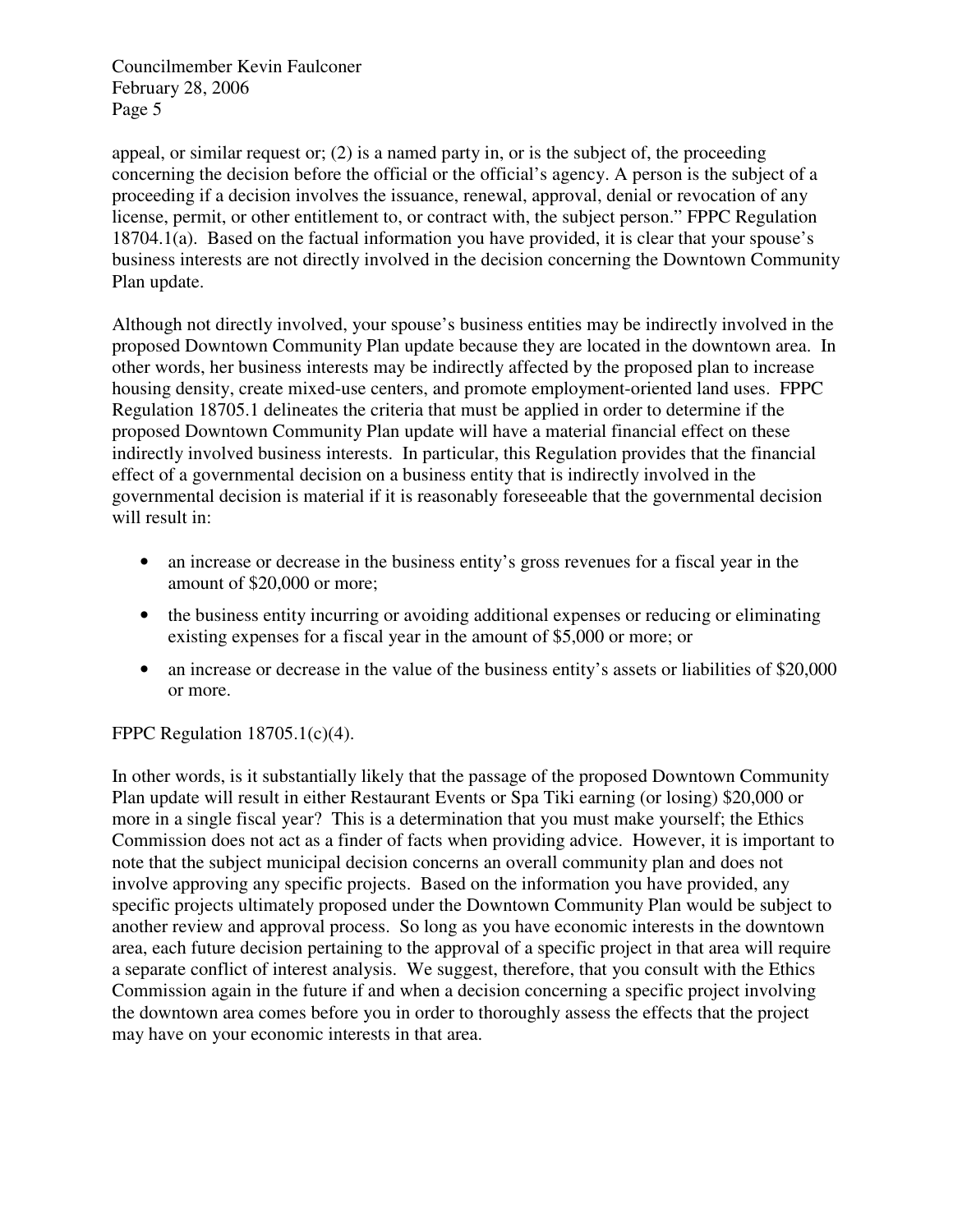## *F. Material Financial Effect – Real Property Interests*

As discussed above, your spouse has a leasehold interest in the two properties that are the subject of this letter. FPPC Regulation 18704.2 sets forth guidelines for determining whether a real property interest is "directly" or "indirectly" involved in a municipal decision. In particular, real property is considered directly involved in a governmental decision if:

The real property in which the official has an interest, or any part of that real property, is located within 500 feet of the boundaries (or the proposed boundaries) of the property which is the subject of the governmental decision. For purposes of subdivision (a)(5), real property is located "within 500 feet of the boundaries (or proposed boundaries) of the real property which is the subject of the governmental decision" if any part of the real property is within 500 feet of the boundaries (or proposed boundaries) of the redevelopment project area.

FPPC Regulation  $18704.2(a)(1)$ .

Because your spouse has a leasehold interest in real property located within the area encompassed by the Downtown Community Plan, these interests are considered to be "directly" involved in the pending municipal decision. FPPC Regulation 18705.2 identifies the materiality standards for "directly" involved real property interests. In particular, this Regulation states that directly involved leasehold interests in real property are presumed to be material, but that this presumption may be rebutted by proof that it is not reasonably foreseeable that the governmental decision will have any effect on any of the following:

(A) The termination date of the lease;

(B) The amount of rent paid by the lessee for the leased real property, either positively or negatively;

(C) The value of the lessee's right to sublease the real property, either positively or negatively;

(D) The legally allowable use or the current use of the real property by the lessee; or

(E) The use or enjoyment of the leased real property by the lessee.

FPPC Regulation 18705.2(a)(2).

As with the business interests discussed above, you must ultimately decide whether the Downtown Community Plan is substantially likely to affect your spouse's leasehold interests in any of the manners described above. It is important to reiterate that, although the current decision involves an overall community plan and not a specific project, you may need to revisit this analysis if and when a decision is pending concerning a specific project in order to determine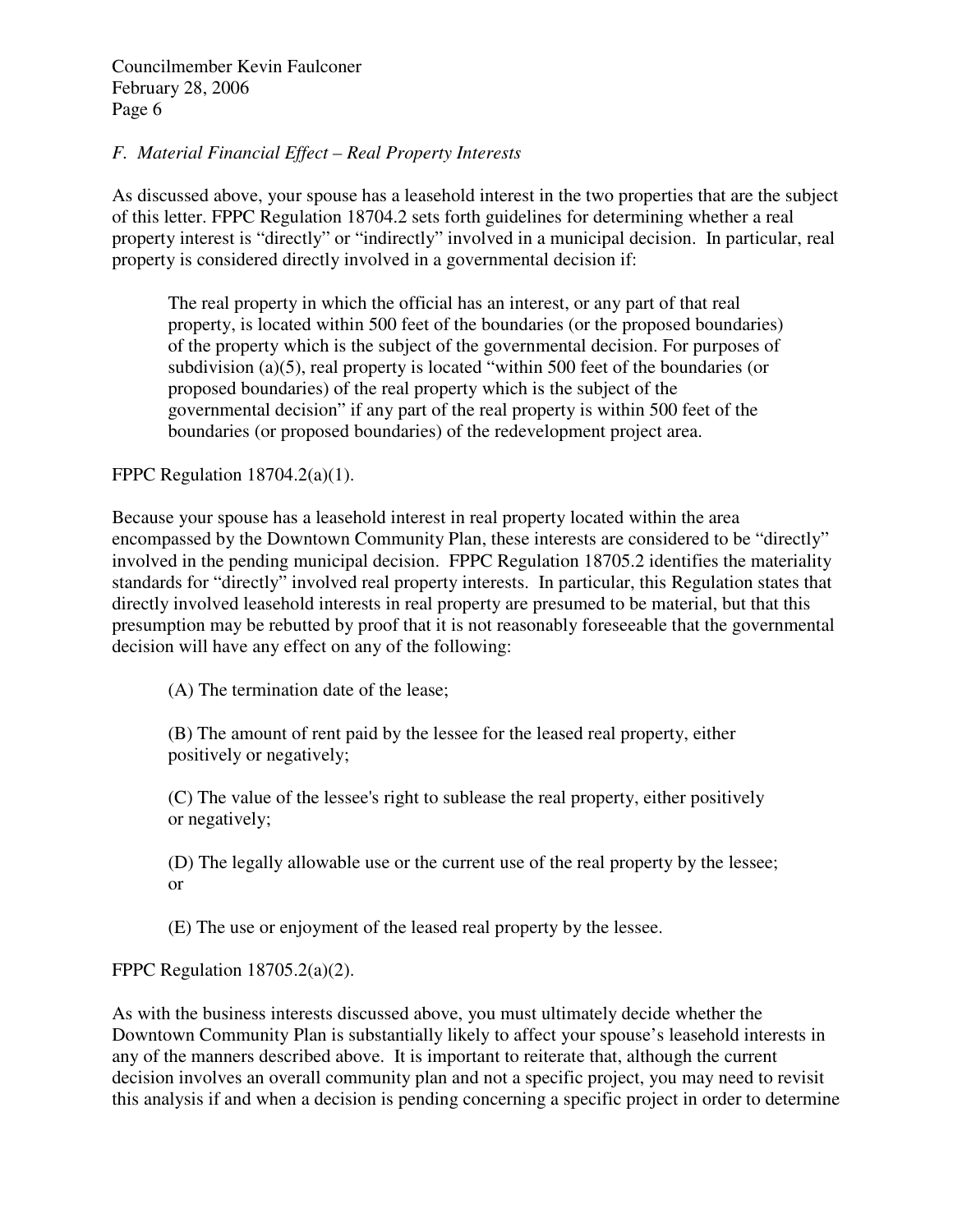whether disqualification will be required when your spouse's leasehold interests are materially affected.

# *G. Public Generally Exception*

Even if it is reasonably foreseeable that a governmental decision will have a material financial effect on your spouse's business or real property leasehold interests, you would not be disqualified from participating in the decision if the effect of the decision on your interests is indistinguishable from the effect of the decision on the "public generally." FPPC Regulation 18707. This exception exists because it is assumed that a public official is less likely to be biased by a financial impact on his or her economic interest when a significant part of the community is experiencing the same impact from a governmental decision. *In re Condotti*, FPPC Adv. Ltr. A-99-154. In order for the "public generally" exception to apply, it must be reasonably foreseeable that the decision will affect a "significant segment" of the public in substantially the same manner. FPPC Regulation 18707(a).

In the case of an interest in a business entity, a "significant segment" of the jurisdiction is defined to mean: 2,000 or twenty-five percent of all business entities in the jurisdiction or the district the official represents, so long as the effect is on persons composed of more than a single industry, trade, or profession. FPPC Regulation 18707.1(b)(1)(C). In order for the exception to apply, not only must the governmental decision affect a significant segment of business entities, but it must also affect the public official's economic interest in substantially the same manner that it will affect the other business entities.

With respect to an interest in real property, FPPC Regulation  $18707.1(b)(1)(B)$  defines a "significant segment" of the jurisdiction as follows: "(i) ten percent or more of all property owners or all homeowners in the jurisdiction of the official's agency or the district the official represents; or (ii) 5,000 property owners or homeowners in the jurisdiction of the official's agency." In other words, in order for the "public generally" exception to apply to your spouse's leasehold interests, the decision must affect the threshold number or percentage of property owners identified in this Regulation.

# *H. Conclusion*

Your spouse's ownership of Restaurant Events and Spa Tiki constitutes economic interests for you that must be considered when these business entities are directly or indirectly involved in municipal decisions. You may not participate in a municipal decision if it is reasonably foreseeable that the decision will have a material financial effect on your spouse's business or leasehold interests unless you determine that the decision will affect a significant segment (as defined above) of the public in substantially the same manner. Whether the financial effect is "material" depends on whether the business entity or leasehold interest is "directly" involved (in which case materiality is presumed but can be rebutted in the case of a real property interest) or whether it is "indirectly" involved (in which case materiality depends on one or more particular thresholds being met). If, for a particular decision, you determine that the financial effect of the decision on your spouse's economic interests is "material," and you determine that the "public